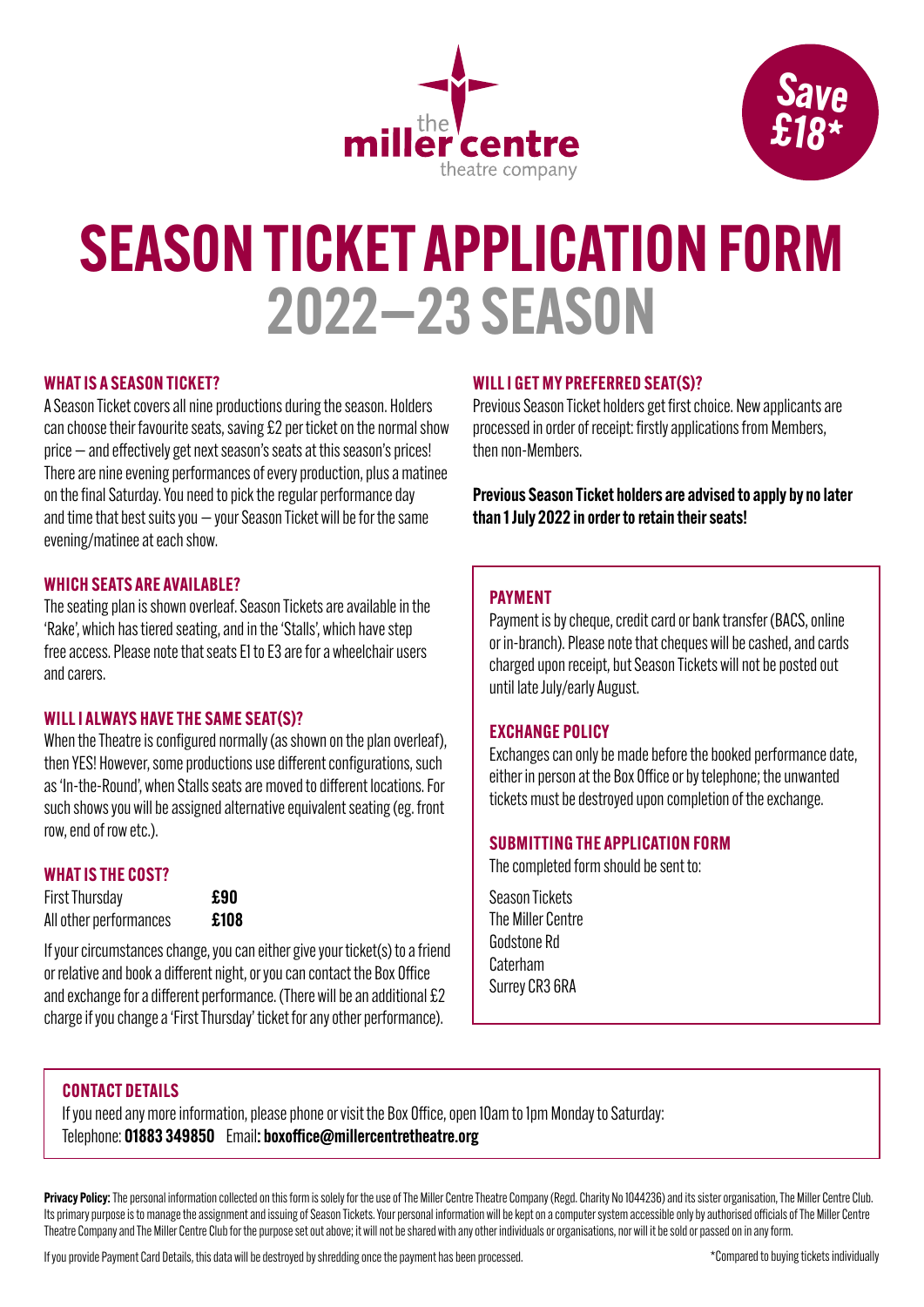

## THE MILLER CENTRE THEATRE SEATING PLAN

#### MEZZANINE BAR

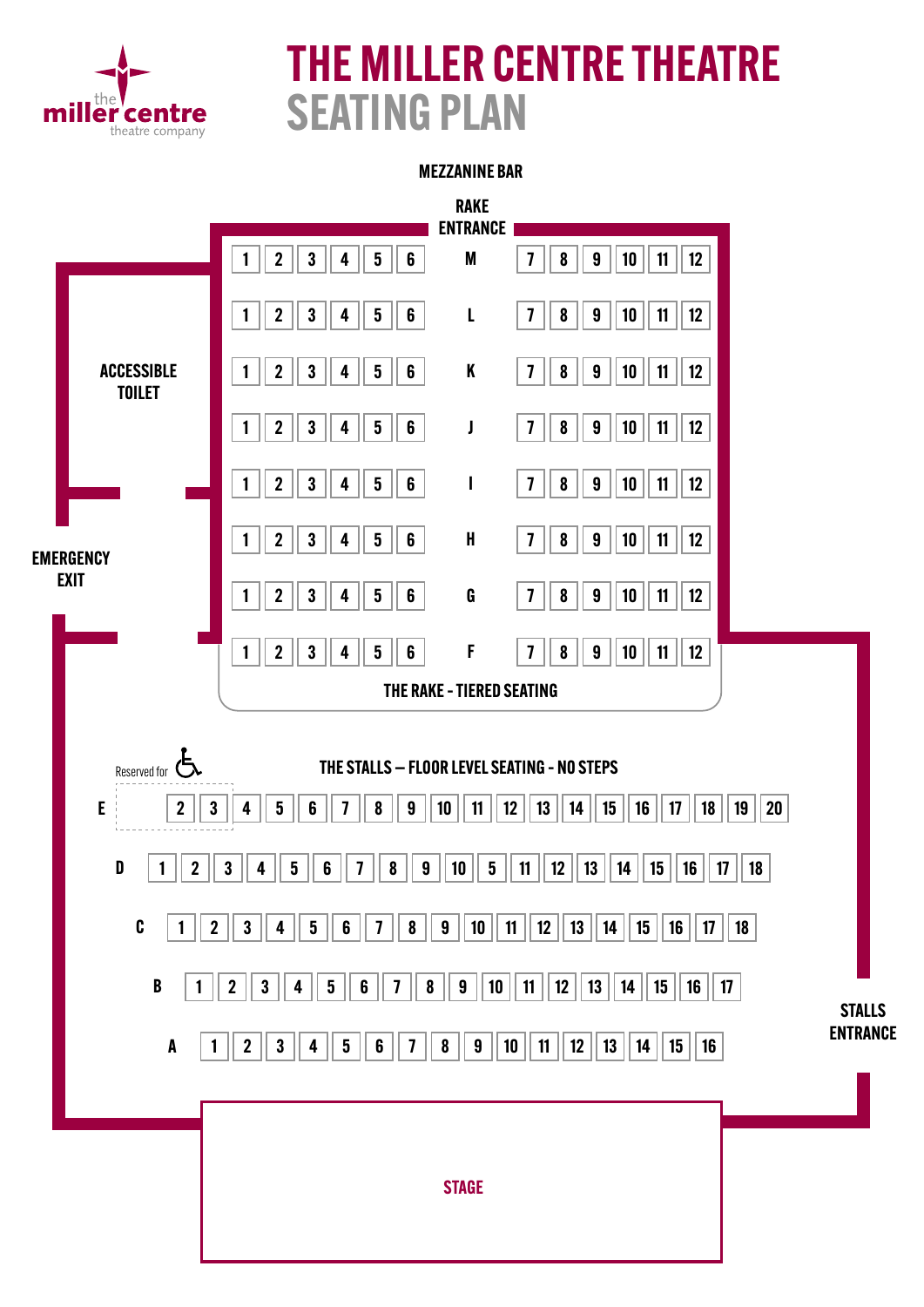# OUR 2022—23 SEASON

#### 84 CHARING CROSS ROAD

by Helene Hanff, adapted for the stage by James Roose-Evans Directed by Simon Brodrick-Ward

#### 22 September — 1 October 2022

This wonderful show is a dramatisation of business letters between a young struggling writer in New York and an antiquarian book store in London. In a sense, these are also love letters. They are about the love of good literature. The play takes place over a twenty year period, beginning in 1949 when Helene Hanff (played on Broadway by Ellen Burstyn) first writes Marks & Co. and ends in 1969 with the death of Frank Doel, the delightfully dusty supplier of so many old volumes to Helen who has shown her gratitude through the years by sending "care packages" to the staff of Marks & Co.

APOLOGIA by Alexi Kaye Campbell Directed by Chris Hannigan

27 October — 5 November 2022

A disastrous family reunion is the occasion for a sharp and perceptive look at what has happened to 60s idealists and their children. Kristin Miller is an eminent and successful art historian. As a young mother she followed her politics and vocation, storming Parisian barricades and moving to Florence. Her birthday should be a time for celebration but, when her two sons deliver their versions of the past, everyone must confront the cost of Kristin's commitment to her passions. Apologia premiered at The Bush Theatre, London, in 2009. It was revived at the Trafalgar Studios, in 2017, directed by Jamie Lloyd.



#### **PYGMALION** by George Bernard Shaw Directed by Suzi Whittle

1 — 10 December 2022

Pygmalion both delighted and scandalised its first audiences in 1914. A brilliantly witty reworking of the classical tale of the sculptor Pygmalion, who falls in love with his perfect female statue, it is also a barbed attack on the British class system and a statement of Shaw's feminist views. In Shaw's hands, the phoneticist Henry Higgins is the Pygmalion figure who believes he can transform Eliza Doolittle, a cockney flower girl, into a duchess at ease in polite society. The one thing he overlooks is that his 'creation' has a mind of her own.



#### THE THREE MUSKETEERS by John Nicholson Direceted by Julia Stevens

**COMEDY** 

#### 12 — 21 January 2023

When the young and naive D'Artagnan sets out on his quest to become a King's musketeer, he immediately encounters the dangerous femme fatale, Milady de Winter. After discovering that the musketeers have been disbanded, he makes it his mission to get them reinstated. But will his feud with Mi-lady thwart him? And who the heck is she? This riotous adaptation of Alexandre Dumas' classic novel by John Nicholson (Hound of the Baskervilles, Peepolykus) was originally performed by physical-comedy theatre company Le Navet Bete on a UK tour in 2019, with four actors playing over thirty characters. It was co-produced by Le Navet Bete and Exeter Northcott Theatre. Swashbuckling and rollicking adventure guaranteed  $$ convincing French accents, not so much.



 $\begin{array}{c}\n\begin{array}{c}\n\downarrow \\
\downarrow \\
\downarrow\n\end{array}\n\end{array}$ **APOLOGI**  COMIC DRAMA

PERIOD COMEDY

COMIC DRAMA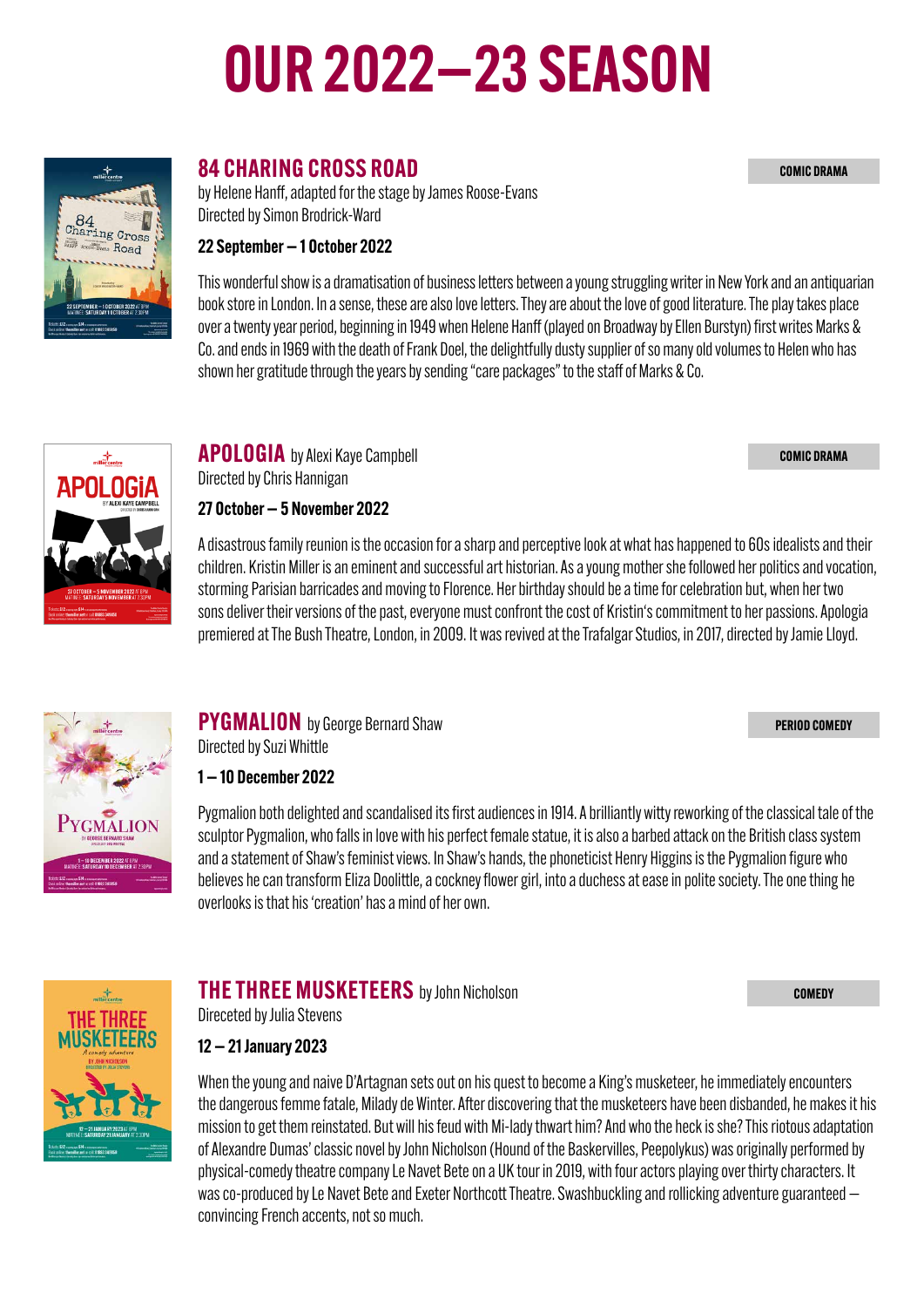

**THE NETHER** by Jennifer Haley Directed by Mike Millsted

#### 16 — 25 February 2023

The Nether is a virtual wonderland that provides total sensory immersion. Just log in, choose an identity and indulge your every desire. But when a young detective uncovers a disturbing brand of entertainment, she triggers an interrogation into the darkest corners of the imagination. Winner of the 2012 Susan Smith Blackburn Prize, The Nether is both a serpentine crime drama and haunting sci-fi thriller that explores the consequences of living out our private dreams. Nominee 2015 Olivier Award for Best Play, Nominee Lucille Lortel Award — Outstanding Play, 2015

RESTORATION COMEDY

FUTURISTIC CRIME DRAMA



Directed by Tony Richardson 23 March — 1 April 2023

**THE RIVALS** by Richard Brinsley Sheridan

One of the best-known 18th century comedies of manners, Sheridan's first play, and still his most popular. Lydia Languish, a young woman from a good family, holds to an impossible romantic ideal of love, and resolves only to marry a pauper. So Jack Absolute pretends to be a poor soldier in order to win her hand. Meanwhile, Jack's father is attempting to procure the match through the proper channel of Lydia's guardian, and Jack becomes a rival to himself, before he is finally challenged to duels by rival suitors in both his identities…

DRAMATIC COMEDY



DI & VIV & ROSE by Amelia Bullmore Directed by Helen Dunford

20 — 29 April 2023

A warm and funny play about female friendship, with three great roles for female performers. Aged 18, three women join forces. Life is fun. Living is intense. Together they feel unassailable. Crackling with wisdom and wit, Amelia Bullmore's play Di and Viv and Rose is a humorous and thoughtful exploration of friendship's impact on life and life's impact on friendship.



**DON'T DRESS FOR DINNER** by Marc Camoletti, adapted by Robin Hawdon

FARCE

REGENCY DRAMA

Direceted by Peter Damesick

25 May — 3 June 2023

Bernard is planning a romantic weekend with his Parisian mistress, while his wife, Jacqueline is away. He has arranged for a cook to prepare gourmet delights and has invited his best friend Robert along as alibi. What could possibly go wrong? Well…. suppose Robert turns up, not realising why he's been invited. Suppose Jacqueline and Robert are secret lovers and she's determined not to leave for the weekend. Suppose the cook has to pretend to be the mistress and the mistress is unable to cook. Suppose everyone's alibi gets confused with everyone else's. An evening of hilarious confusion ensues.



**PERSUASION** by Jane Austen, adapted by Tim Luscombe Direceted by Sheila Carr

29 June — 8 July 2023

Anne Elliot fell deeply in love with a handsome young naval officer, Frederick Wentworth, at the age of nineteen. But because he had neither fortune nor rank to recommend him, Anne's mentor and friend, Lady Russell, persuaded her to break off the engagement. Eight years later, Anne has lived to regret her decision. She never stopped loving Frederick – and when he returns from sea a Captain, she can only watch as every eligible young woman falls at his feet. Can the pair rekindle a love that was lost but not forgotten? This new adaptation was commissioned and first produced by Salisbury Playhouse in 2011.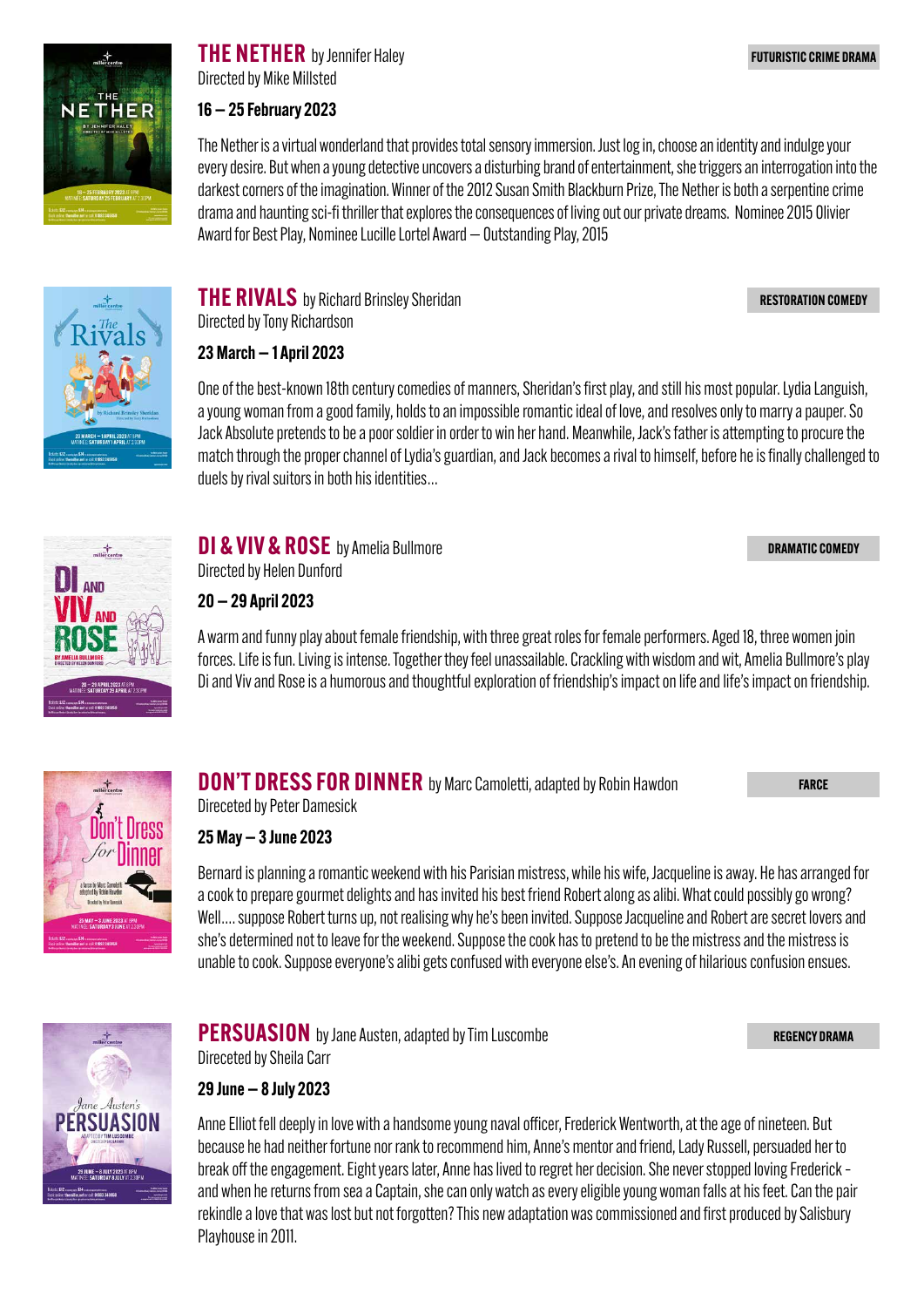

## SEASON TICKET APPLICATION FORM 2022—23 SEASON

Select the performance day(s) and the number of Season Tickets you want to buy for the selected 1 2 3 performance(s).



Work out the Total Cost for each performance option, then calculate the Total Amount Due.

Choose your preferred seating area or seat number(s).

| <b>MILLER CENTRE USE ONLY</b> |  |  |  |  |  |  |  |  |
|-------------------------------|--|--|--|--|--|--|--|--|
|                               |  |  |  |  |  |  |  |  |
|                               |  |  |  |  |  |  |  |  |
|                               |  |  |  |  |  |  |  |  |
|                               |  |  |  |  |  |  |  |  |
|                               |  |  |  |  |  |  |  |  |
|                               |  |  |  |  |  |  |  |  |

| <b>PERFORMANCE</b>           | <b>NUMBER OF</b><br><b>SEASON TICKETS</b> | <b>COST</b><br><b>EACH</b> | <b>TOTAL</b><br><b>COST</b> | <b>SEATING</b><br><b>PREFERENCE</b> |                                                                              |
|------------------------------|-------------------------------------------|----------------------------|-----------------------------|-------------------------------------|------------------------------------------------------------------------------|
| 1st Thursday, 8pm            |                                           | $@E90 =$                   | £                           |                                     |                                                                              |
| 1st Friday, 8pm              |                                           | @£108 =                    | £                           |                                     | You can choose a specific seat                                               |
| 1st Saturday, 8pm            |                                           | @£108 =                    | £                           |                                     | or seats (eg. 'F6' or'D8-11'),                                               |
| Monday, 8pm                  |                                           | @£108 =                    | £                           |                                     | a row (eg. 'Row K'), an area<br>(eg. 'Rake' or 'Stalls'), or                 |
| Tuesday, 8pm                 |                                           | @£108 =                    | £                           |                                     | something in between (eg. 'Rake',<br>'Aisle' or 'Stalls Centre'). We will do |
| Wednesday, 8pm               |                                           | @£108 =                    | £                           |                                     | our best to honour your request.                                             |
| 2nd Thursday, 8pm            |                                           | @£108 =                    | £                           |                                     | In the event that these have<br>already been reserved, we will               |
| 2nd Friday, 8pm              |                                           | $@E108 =$                  | £                           |                                     | assign seats as close as possible<br>to your selection.                      |
| 2nd Saturday, 2.30pm         |                                           | $@E108 =$                  | £                           |                                     |                                                                              |
| 2nd Saturday, 8pm            |                                           | @£108 =                    | £                           |                                     |                                                                              |
| <b>TOTAL AMOUNT DUE</b><br>£ |                                           |                            |                             |                                     |                                                                              |
| <b>CUSTOMER DETAILS</b>      |                                           |                            |                             |                                     | Tick one                                                                     |
| <b>FIRST NAME:</b>           |                                           |                            | <b>SURNAME:</b>             |                                     | I enclose a cheque payable to<br>The Miller Centre Theatre Company           |
| <b>ADDRESS:</b>              |                                           |                            |                             |                                     | I wish to pay by debit/credit card, and<br>have entered its details below.   |
|                              |                                           |                            |                             |                                     | I have paid by Bank Transfer to:                                             |

I have paid by Bank Transfer to: Barclays Bank Sort code: 20-24-64, Account number 03789527, quoting Reference "ST-" followed by your Surname & First Initial

. . . . . . . . . . . . . . .

| <b>PAYMENT CARD DETAILS</b>                 |             |     |                         |                                |  |
|---------------------------------------------|-------------|-----|-------------------------|--------------------------------|--|
| Please charge the <b>Total Amount Due £</b> |             | to: |                         |                                |  |
| Visa<br>Mastercard                          | Card no.    |     |                         |                                |  |
| Start date                                  | Expiry date |     | Security no.            | (Last three digits on reverse) |  |
| Print name as it appears on the card        |             |     | Cardholders's signature |                                |  |
|                                             |             |     |                         |                                |  |
|                                             |             |     |                         |                                |  |
|                                             |             |     |                         |                                |  |

POSTCODE: POSTCODE:

PREVIOUS SEASON TICKET HOLDER: Yes No No MEMBERSHIP NUMBER:

EMAIL ADDRESS: